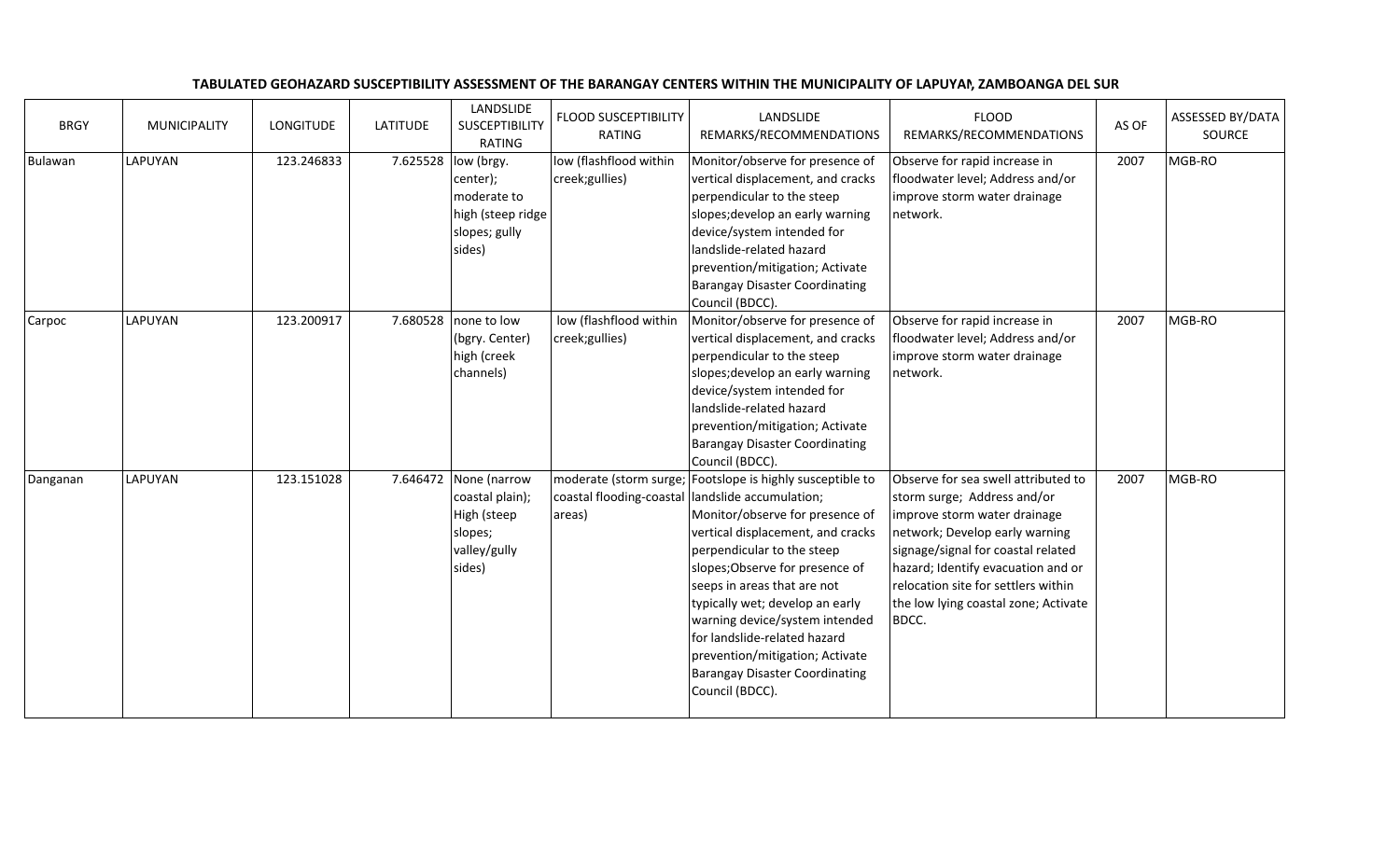| Dansal       | LAPUYAN | 123.220222 | 7.646667 | low (brgy.            | low (flashflood within | Monitor/observe for presence of                            | Observe for rapid increase in        | 2007 | MGB-RO |
|--------------|---------|------------|----------|-----------------------|------------------------|------------------------------------------------------------|--------------------------------------|------|--------|
|              |         |            |          | center);              | creek;gullies)         | vertical displacement, and cracks                          | floodwater level; Address and/or     |      |        |
|              |         |            |          | moderate to           |                        | perpendicular to the steep                                 | improve storm water drainage         |      |        |
|              |         |            |          | high (steep ridge     |                        | slopes; develop an early warning                           | network.                             |      |        |
|              |         |            |          | slopes; gully         |                        | device/system intended for                                 |                                      |      |        |
|              |         |            |          | sides)                |                        | landslide-related hazard                                   |                                      |      |        |
|              |         |            |          |                       |                        | prevention/mitigation; Activate                            |                                      |      |        |
|              |         |            |          |                       |                        | <b>Barangay Disaster Coordinating</b>                      |                                      |      |        |
|              |         |            |          |                       |                        | Council (BDCC).                                            |                                      |      |        |
| Dumara       | LAPUYAN | 123.162167 | 7.735750 | moderate to           | low (flashflood within | Monitor/observe for presence of                            | Observe for rapid increase in        | 2007 | MGB-RO |
|              |         |            |          | high                  | creek;gullies)         | vertical displacement, and cracks                          | floodwater level; Address and/or     |      |        |
|              |         |            |          |                       |                        | perpendicular to the steep                                 | improve storm water drainage         |      |        |
|              |         |            |          |                       |                        | slopes; develop an early warning                           | network.                             |      |        |
|              |         |            |          |                       |                        | device/system intended for                                 |                                      |      |        |
|              |         |            |          |                       |                        | landslide-related hazard                                   |                                      |      |        |
|              |         |            |          |                       |                        | prevention/mitigation; Activate                            |                                      |      |        |
|              |         |            |          |                       |                        | <b>Barangay Disaster Coordinating</b>                      |                                      |      |        |
|              |         |            |          |                       |                        | Council (BDCC).                                            |                                      |      |        |
| Linokmadalum | LAPUYAN | 123.142028 |          | 7.656917 None (narrow |                        | moderate (storm surge; Monitor/observe for presence of     | Observe for sea swell attributed to  | 2007 | MGB-RO |
|              |         |            |          | coastal plain);       |                        | coastal flooding-coastal vertical displacement, and cracks | storm surge; Address and/or          |      |        |
|              |         |            |          | moderate to           | areas)                 | perpendicular to the steep                                 | improve storm water drainage         |      |        |
|              |         |            |          | high (steep           |                        | slopes; Observe for presence of                            | network; Develop early warning       |      |        |
|              |         |            |          | slopes;               |                        | seeps in areas that are not                                | signage/signal for coastal related   |      |        |
|              |         |            |          | valley/gully          |                        | typically wet; develop an early                            | hazard; Identify evacuation and or   |      |        |
|              |         |            |          | sides)                |                        | warning device/system intended                             | relocation site for settlers within  |      |        |
|              |         |            |          |                       |                        | for landslide-related hazard                               | the low lying coastal zone; Activate |      |        |
|              |         |            |          |                       |                        | prevention/mitigation; Activate                            | BDCC.                                |      |        |
|              |         |            |          |                       |                        | <b>Barangay Disaster Coordinating</b>                      |                                      |      |        |
|              |         |            |          |                       |                        | Council (BDCC).                                            |                                      |      |        |
|              |         |            |          |                       |                        |                                                            |                                      |      |        |
| Luanan       | LAPUYAN | 123.150806 | 7.722417 | low (brgy.            | low (flashflood within | Monitor/observe for presence of                            | Observe for rapid increase in        | 2007 | MGB-RO |
|              |         |            |          | center);              | creek;gullies)         | vertical displacement, and cracks                          | floodwater level; Address and/or     |      |        |
|              |         |            |          | moderate to           |                        | perpendicular to the steep                                 | improve storm water drainage         |      |        |
|              |         |            |          | high (steep ridge     |                        | slopes; develop an early warning                           | network.                             |      |        |
|              |         |            |          | slopes; gully         |                        | device/system intended for                                 |                                      |      |        |
|              |         |            |          | sides)                |                        | landslide-related hazard                                   |                                      |      |        |
|              |         |            |          |                       |                        | prevention/mitigation; Activate                            |                                      |      |        |
|              |         |            |          |                       |                        | <b>Barangay Disaster Coordinating</b>                      |                                      |      |        |
|              |         |            |          |                       |                        | Council (BDCC).                                            |                                      |      |        |
|              |         |            |          |                       |                        |                                                            |                                      |      |        |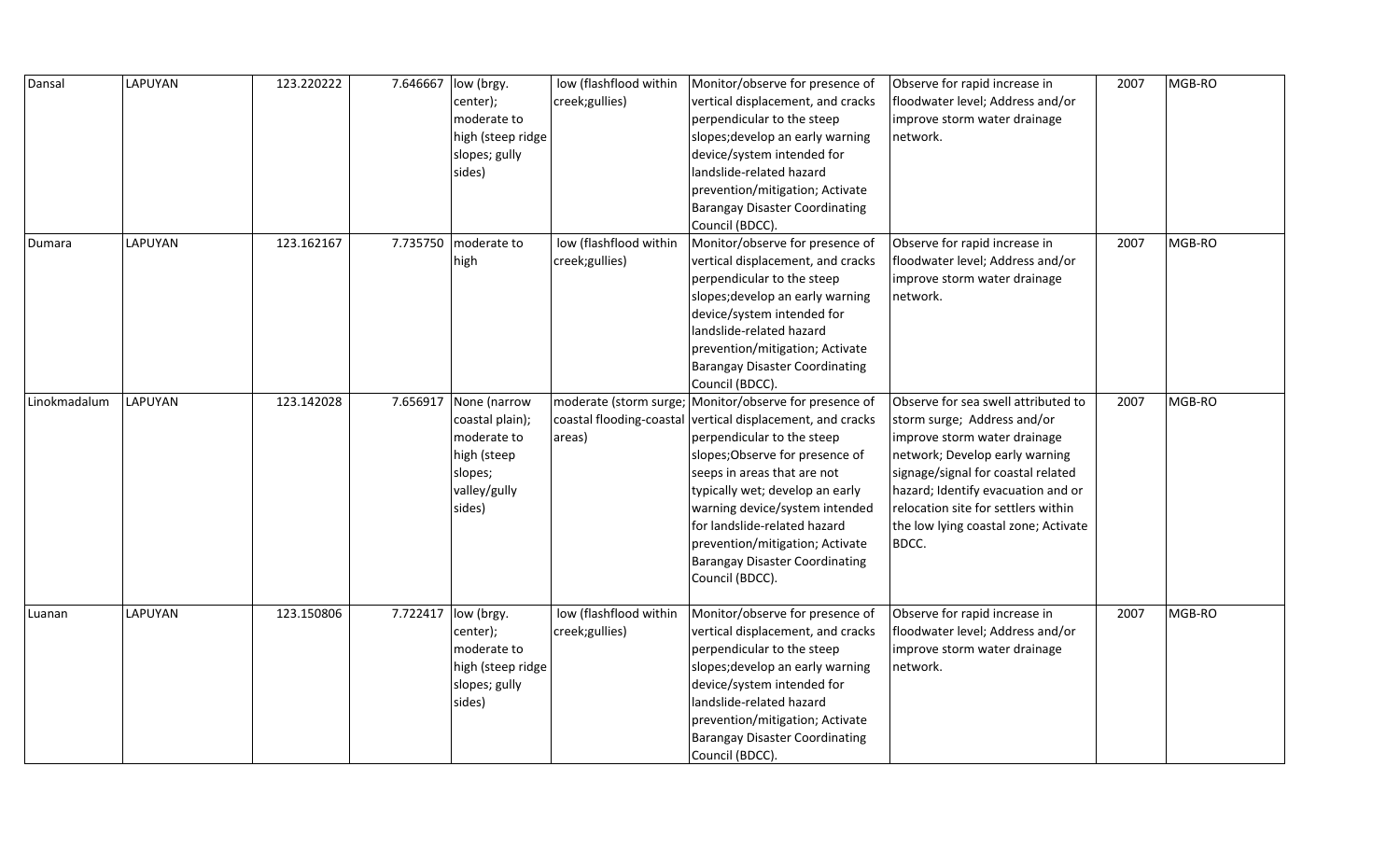| Lubusan    | <b>LAPUYAN</b> | 123.219972 | 7.672500 | low (brgy.            | low (flashflood within | Monitor/observe for presence of       | Observe for rapid increase in    | 2007 | MGB-RO |
|------------|----------------|------------|----------|-----------------------|------------------------|---------------------------------------|----------------------------------|------|--------|
|            |                |            |          | center);              | creek;gullies)         | vertical displacement, and cracks     | floodwater level; Address and/or |      |        |
|            |                |            |          | moderate to           |                        | perpendicular to the steep            | improve storm water drainage     |      |        |
|            |                |            |          | high (steep ridge     |                        | slopes; develop an early warning      | network.                         |      |        |
|            |                |            |          | slopes and            |                        | device/system intended for            |                                  |      |        |
|            |                |            |          | valley/gully          |                        | landslide-related hazard              |                                  |      |        |
|            |                |            |          | sides; creek          |                        | prevention/mitigation; Activate       |                                  |      |        |
|            |                |            |          | channels)             |                        | <b>Barangay Disaster Coordinating</b> |                                  |      |        |
|            |                |            |          |                       |                        | Council (BDCC).                       |                                  |      |        |
| Mahalingeb | <b>LAPUYAN</b> | 123.183472 |          | 7.686111   low (brgy. | low (flashflood within | Monitor/observe for presence of       | Observe for rapid increase in    | 2007 | MGB-RO |
|            |                |            |          | center);              | creek;gullies)         | vertical displacement, and cracks     | floodwater level; Address and/or |      |        |
|            |                |            |          | moderate to           |                        | perpendicular to the steep            | improve storm water drainage     |      |        |
|            |                |            |          | high (steep ridge     |                        | slopes; develop an early warning      | network.                         |      |        |
|            |                |            |          | slopes; gully         |                        | device/system intended for            |                                  |      |        |
|            |                |            |          | sides)                |                        | landslide-related hazard              |                                  |      |        |
|            |                |            |          |                       |                        | prevention/mitigation; Activate       |                                  |      |        |
|            |                |            |          |                       |                        | <b>Barangay Disaster Coordinating</b> |                                  |      |        |
|            |                |            |          |                       |                        | Council (BDCC).                       |                                  |      |        |
| Mandeg     | <b>LAPUYAN</b> | 123.156056 | 7.706583 | moderate to           | low (flashflood within | Monitor/observe for presence of       | Observe for rapid increase in    | 2007 | MGB-RO |
|            |                |            |          | high                  | creek;gullies)         | vertical displacement, and cracks     | floodwater level; Address and/or |      |        |
|            |                |            |          |                       |                        | perpendicular to the steep            | improve storm water drainage     |      |        |
|            |                |            |          |                       |                        | slopes; develop an early warning      | network.                         |      |        |
|            |                |            |          |                       |                        | device/system intended for            |                                  |      |        |
|            |                |            |          |                       |                        | landslide-related hazard              |                                  |      |        |
|            |                |            |          |                       |                        | prevention/mitigation; Activate       |                                  |      |        |
|            |                |            |          |                       |                        | <b>Barangay Disaster Coordinating</b> |                                  |      |        |
|            |                |            |          |                       |                        | Council (BDCC).                       |                                  |      |        |
| Maralag    | LAPUYAN        | 123.231740 | 7.713927 | Low to                | low (flashflood within | Observe for and/or monitor for        | Observe for rapid increase in    | 2007 | MGB-RO |
|            |                |            |          | moderate              | creeks/gullies)        | presence/progress of mass             | floodwater level; Address and/or |      |        |
|            |                |            |          |                       |                        | movement (soil creep; tension         | improve storm water drainage     |      |        |
|            |                |            |          |                       |                        | cracks) along gully sides; Activate   | network.                         |      |        |
|            |                |            |          |                       |                        | <b>Barangay Disaster Coordinating</b> |                                  |      |        |
|            |                |            |          |                       |                        | Council (BDCC);                       |                                  |      |        |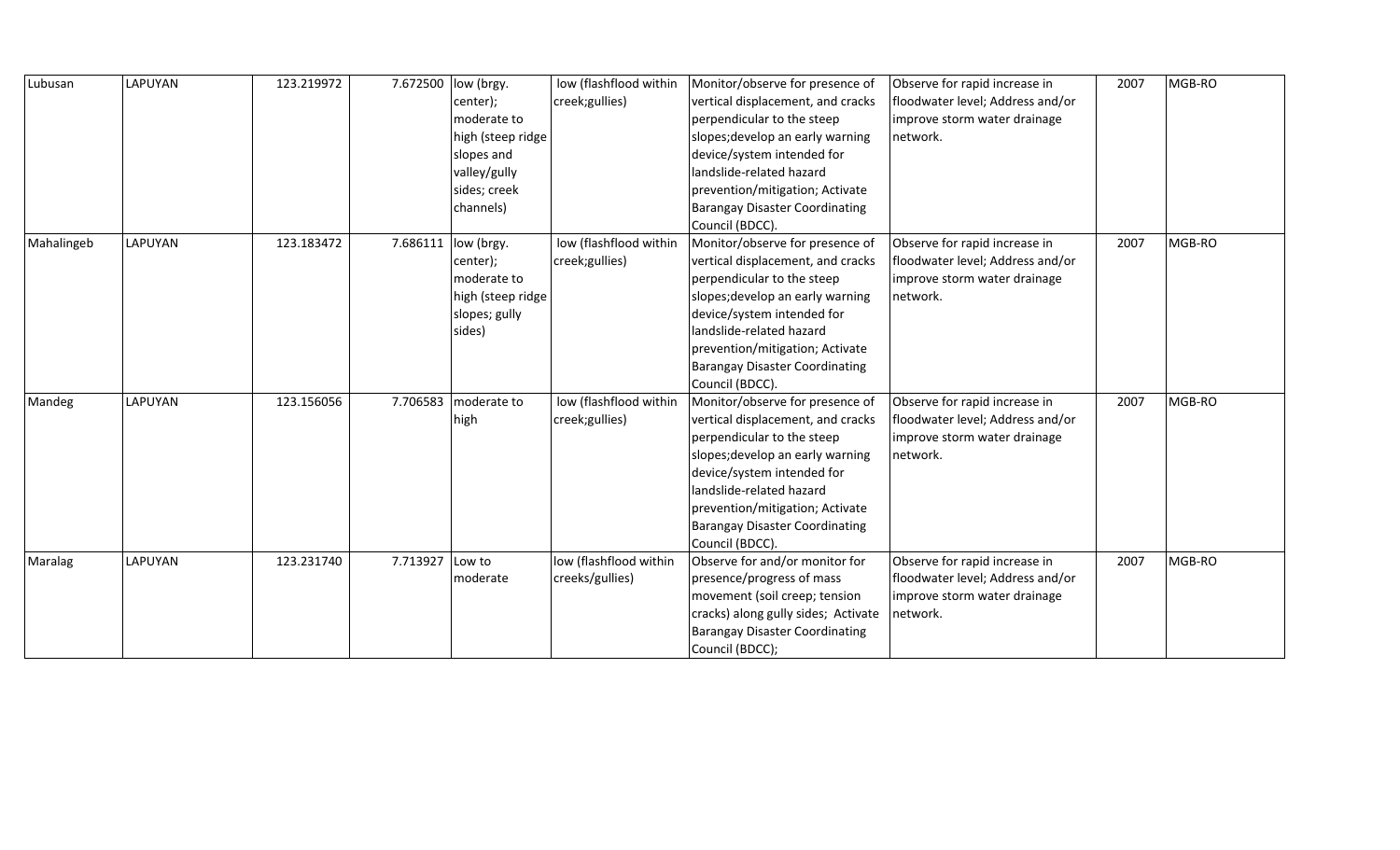| Maruing | <b>LAPUYAN</b> | 123.152694 | 7.675889 None to low<br>(valley floor;<br>brgy. center);<br>moderate to<br>high (steep ridge<br>slopes and valley<br>sides; riverbank) | moderate to high<br>(flashflood/sheetflood<br>within Maruing River) | Monitor/observe for presence of<br>vertical displacement, and cracks<br>perpendicular to the steep<br>slopes; develop an early warning<br>device/system intended for<br>landslide-related hazard<br>prevention/mitigation; Address<br>riverbank scouring; Activate<br><b>Barangay Disaster Coordinating</b><br>Council (BDCC). | Address and/or improve storm<br>water drainage network; Observe<br>for rapid increase/decrease in<br>creek/river water levels, possibly<br>accompanied by increased turbidity<br>(soil content); develop an early<br>warning device/system intended for<br>flashflood/sheetflood related<br>hazard prevention; Limit/avoid<br>construction of residential dwellings<br>within the low lying floodplain zone<br>near Maruing River; identify<br>relocation/evacuation site; Increase<br>infrastructure ground level to more<br>the one (1) meter from the original<br>ground to reduce if not mitigate the | 2007 | MGB-RO |
|---------|----------------|------------|----------------------------------------------------------------------------------------------------------------------------------------|---------------------------------------------------------------------|--------------------------------------------------------------------------------------------------------------------------------------------------------------------------------------------------------------------------------------------------------------------------------------------------------------------------------|-----------------------------------------------------------------------------------------------------------------------------------------------------------------------------------------------------------------------------------------------------------------------------------------------------------------------------------------------------------------------------------------------------------------------------------------------------------------------------------------------------------------------------------------------------------------------------------------------------------|------|--------|
|         |                |            |                                                                                                                                        |                                                                     |                                                                                                                                                                                                                                                                                                                                | effect of flooding hazard; Activate<br><b>Barangay Disaster Coordinating</b><br>Council (BDCC).                                                                                                                                                                                                                                                                                                                                                                                                                                                                                                           |      |        |
| Molum   | LAPUYAN        | 123.245417 | 7.608889  low (brgy.<br>center);<br>moderate to<br>high (steep<br>valley slopes)                                                       | low (flashflood within<br>creek;gullies)                            | Monitor/observe for presence of<br>vertical displacement, and cracks<br>perpendicular to the steep<br>slopes; develop an early warning<br>device/system intended for<br>landslide-related hazard<br>prevention/mitigation; Activate<br><b>Barangay Disaster Coordinating</b><br>Council (BDCC).                                | Observe for rapid increase in<br>floodwater level; Address and/or<br>improve storm water drainage<br>network.                                                                                                                                                                                                                                                                                                                                                                                                                                                                                             | 2007 | MGB-RO |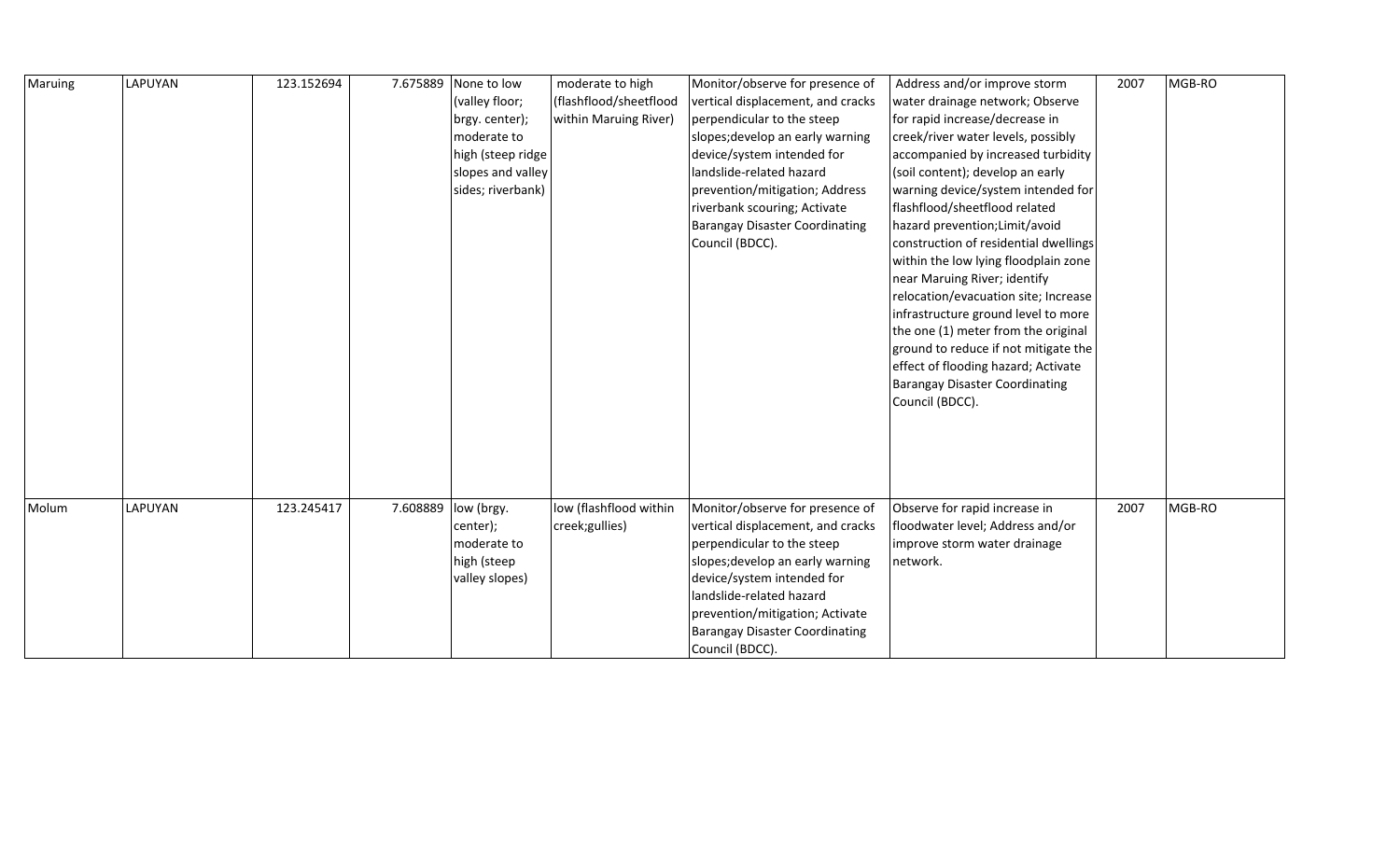| Pampang  | LAPUYAN | 123.166417 | 7.644750 None (narrow | moderate (storm          | Footslope is highly susceptible to    | Observe for sea swell attributed to  | 2007 | MGB-RO |
|----------|---------|------------|-----------------------|--------------------------|---------------------------------------|--------------------------------------|------|--------|
|          |         |            | coastal plain);       | surge; coastal flooding- | landslide accumulation;               | storm surge; Address and/or          |      |        |
|          |         |            | High (steep           | coastal areas)           | Monitor/observe for presence of       | improve storm water drainage         |      |        |
|          |         |            | slopes;               |                          | vertical displacement, and cracks     | network; Develop early warning       |      |        |
|          |         |            | valley/gully          |                          | perpendicular to the steep            | signage/signal for coastal related   |      |        |
|          |         |            | sides)                |                          | slopes; Observe for presence of       | hazard; Identify evacuation and or   |      |        |
|          |         |            |                       |                          | seeps in areas that are not           | relocation site for settlers within  |      |        |
|          |         |            |                       |                          | typically wet; develop an early       | the low lying coastal zone; Activate |      |        |
|          |         |            |                       |                          | warning device/system intended        | BDCC.                                |      |        |
|          |         |            |                       |                          | for landslide-related hazard          |                                      |      |        |
|          |         |            |                       |                          | prevention/mitigation; Activate       |                                      |      |        |
|          |         |            |                       |                          | <b>Barangay Disaster Coordinating</b> |                                      |      |        |
|          |         |            |                       |                          | Council (BDCC).                       |                                      |      |        |
|          |         |            |                       |                          |                                       |                                      |      |        |
| Pantad   | LAPUYAN | 123.165500 | 7.661500 low (brgy.   | low (flashflood within   | Monitor/observe for presence of       | Observe for rapid increase in        | 2007 | MGB-RO |
|          |         |            | center);              | creek;gullies)           | vertical displacement, and cracks     | floodwater level; Address and/or     |      |        |
|          |         |            | moderate to           |                          | perpendicular to the steep            | improve storm water drainage         |      |        |
|          |         |            | high (steep ridge     |                          | slopes; develop an early warning      | network.                             |      |        |
|          |         |            | slopes; gully         |                          | device/system intended for            |                                      |      |        |
|          |         |            | sides)                |                          | landslide-related hazard              |                                      |      |        |
|          |         |            |                       |                          | prevention/mitigation; Activate       |                                      |      |        |
|          |         |            |                       |                          | Barangay Disaster Coordinating        |                                      |      |        |
|          |         |            |                       |                          | Council (BDCC).                       |                                      |      |        |
| Pingalay | LAPUYAN | 123.151833 | 7.691583  low (brgy.  | low (flashflood within   | Monitor/observe for presence of       | Observe for rapid increase in        | 2007 | MGB-RO |
|          |         |            | center);              | creek;gullies)           | vertical displacement, and cracks     | floodwater level; Address and/or     |      |        |
|          |         |            | moderate to           |                          | perpendicular to the steep            | improve storm water drainage         |      |        |
|          |         |            | high (steep ridge     |                          | slopes; develop an early warning      | network.                             |      |        |
|          |         |            | slopes; gully         |                          | device/system intended for            |                                      |      |        |
|          |         |            | sides)                |                          | landslide-related hazard              |                                      |      |        |
|          |         |            |                       |                          | prevention/mitigation; Activate       |                                      |      |        |
|          |         |            |                       |                          | <b>Barangay Disaster Coordinating</b> |                                      |      |        |
|          |         |            |                       |                          | Council (BDCC).                       |                                      |      |        |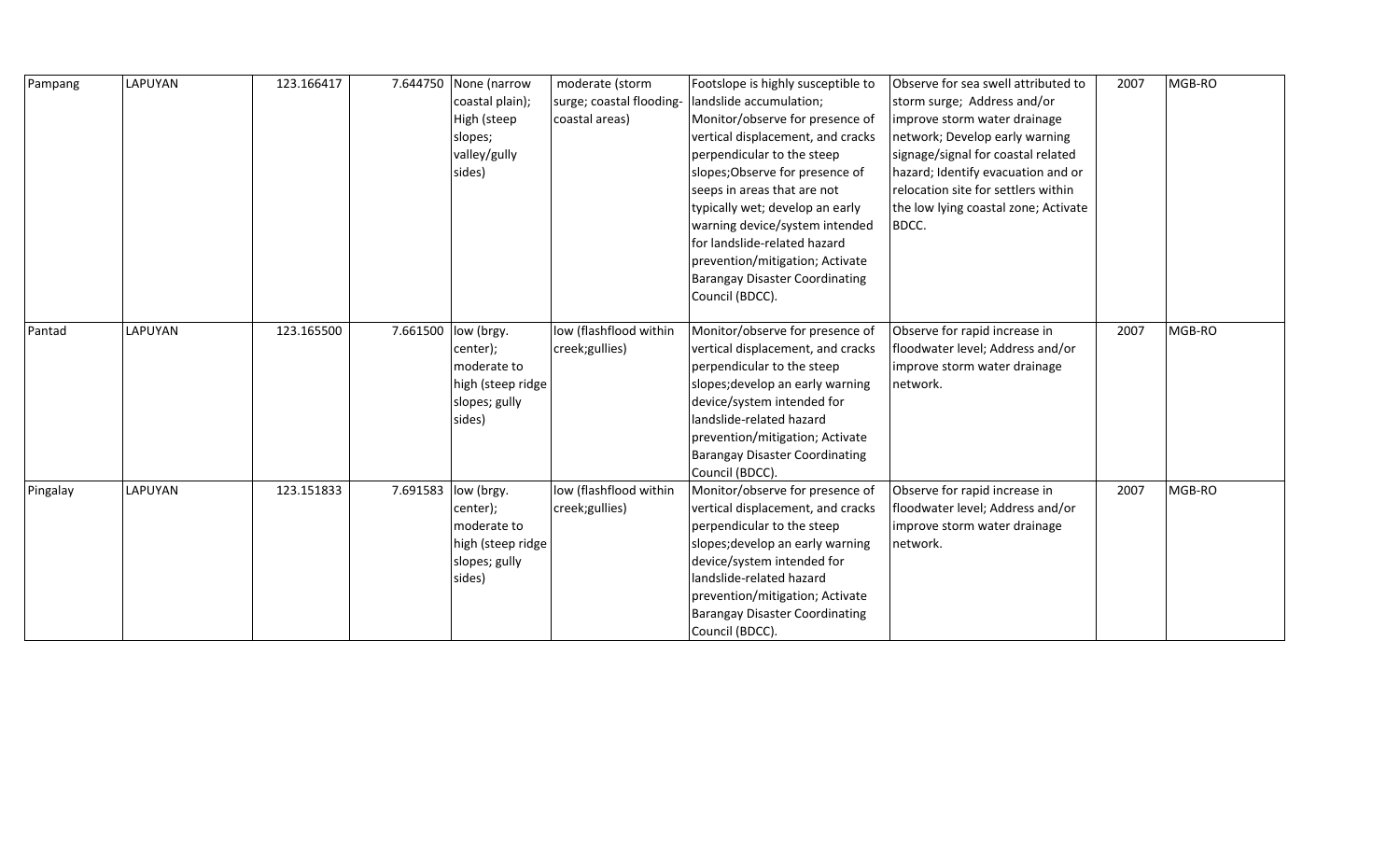| Salambuyan | LAPUYAN | 123.218167 | 7.628194 | low (brgy.        | low (flashflood within | Monitor/observe for presence of       | Observe for rapid increase in    | 2007 | MGB-RO |
|------------|---------|------------|----------|-------------------|------------------------|---------------------------------------|----------------------------------|------|--------|
|            |         |            |          | center);          | creek;gullies)         | vertical displacement, and cracks     | floodwater level; Address and/or |      |        |
|            |         |            |          | moderate to       |                        | perpendicular to the steep            | improve storm water drainage     |      |        |
|            |         |            |          | high (steep ridge |                        | slopes; develop an early warning      | network.                         |      |        |
|            |         |            |          | slopes; gully     |                        | device/system intended for            |                                  |      |        |
|            |         |            |          | sides)            |                        | landslide-related hazard              |                                  |      |        |
|            |         |            |          |                   |                        | prevention/mitigation; Activate       |                                  |      |        |
|            |         |            |          |                   |                        | <b>Barangay Disaster Coordinating</b> |                                  |      |        |
|            |         |            |          |                   |                        | Council (BDCC).                       |                                  |      |        |
| San Jose   | LAPUYAN | 123.180889 | 7.721500 | moderate to       | low (flashflood within | Monitor/observe for presence of       | Observe for rapid increase in    | 2007 | MGB-RO |
|            |         |            |          | high              | creek;gullies)         | vertical displacement, and cracks     | floodwater level; Address and/or |      |        |
|            |         |            |          |                   |                        | perpendicular to the steep            | improve storm water drainage     |      |        |
|            |         |            |          |                   |                        | slopes; develop an early warning      | network.                         |      |        |
|            |         |            |          |                   |                        | device/system intended for            |                                  |      |        |
|            |         |            |          |                   |                        | landslide-related hazard              |                                  |      |        |
|            |         |            |          |                   |                        | prevention/mitigation; Activate       |                                  |      |        |
|            |         |            |          |                   |                        | <b>Barangay Disaster Coordinating</b> |                                  |      |        |
|            |         |            |          |                   |                        | Council (BDCC).                       |                                  |      |        |
| Sayog      | LAPUYAN | 123.240944 | 7.649389 | low (brgy.        | low (flashflood within | Monitor/observe for presence of       | Observe for rapid increase in    | 2007 | MGB-RO |
|            |         |            |          | center);          | creek;gullies)         | vertical displacement, and cracks     | floodwater level; Address and/or |      |        |
|            |         |            |          | moderate to       |                        | perpendicular to the steep            | improve storm water drainage     |      |        |
|            |         |            |          | high (steep ridge |                        | slopes; develop an early warning      | network.                         |      |        |
|            |         |            |          | slopes; gully     |                        | device/system intended for            |                                  |      |        |
|            |         |            |          | sides)            |                        | landslide-related hazard              |                                  |      |        |
|            |         |            |          |                   |                        | prevention/mitigation; Activate       |                                  |      |        |
|            |         |            |          |                   |                        | <b>Barangay Disaster Coordinating</b> |                                  |      |        |
|            |         |            |          |                   |                        | Council (BDCC).                       |                                  |      |        |
| Tabon      | LAPUYAN | 123.164806 | 7.695083 | moderate to       | low (flashflood within | Monitor/observe for presence of       | Observe for rapid increase in    | 2007 | MGB-RO |
|            |         |            |          | high              | creek;gullies)         | vertical displacement, and cracks     | floodwater level; Address and/or |      |        |
|            |         |            |          |                   |                        | perpendicular to the steep            | improve storm water drainage     |      |        |
|            |         |            |          |                   |                        | slopes; develop an early warning      | network.                         |      |        |
|            |         |            |          |                   |                        | device/system intended for            |                                  |      |        |
|            |         |            |          |                   |                        | landslide-related hazard              |                                  |      |        |
|            |         |            |          |                   |                        | prevention/mitigation; Activate       |                                  |      |        |
|            |         |            |          |                   |                        | <b>Barangay Disaster Coordinating</b> |                                  |      |        |
|            |         |            |          |                   |                        | Council (BDCC).                       |                                  |      |        |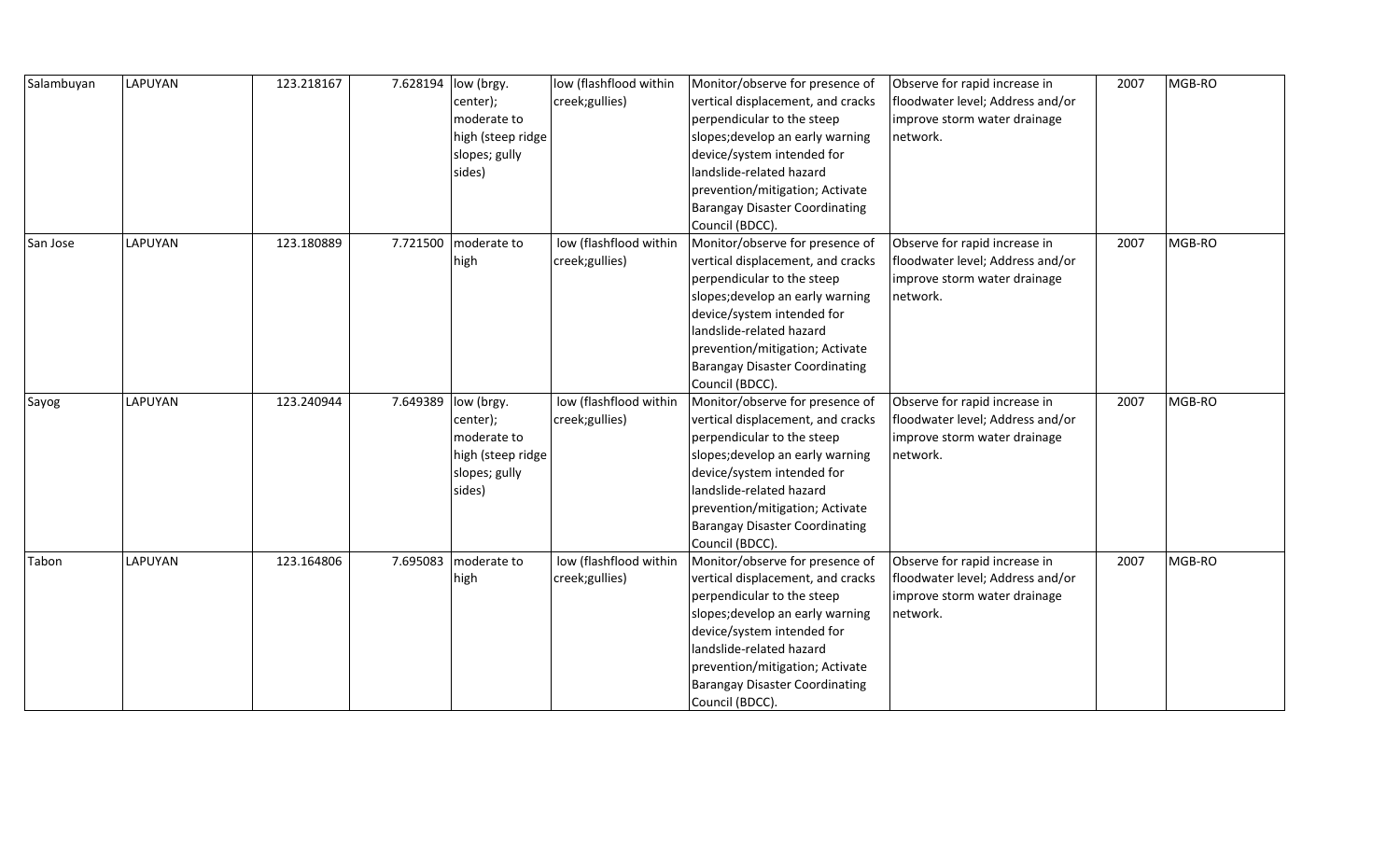| Talabab      | LAPUYAN | 123.219528 | 7.707444 | none to low         | low (flashflood within | Monitor/observe for presence of       | Observe for rapid increase in    | 2007 | MGB-RO |
|--------------|---------|------------|----------|---------------------|------------------------|---------------------------------------|----------------------------------|------|--------|
|              |         |            |          | (bgry. Center)      | creek;gullies)         | vertical displacement, and cracks     | floodwater level; Address and/or |      |        |
|              |         |            |          | high (creek         |                        | perpendicular to the steep            | improve storm water drainage     |      |        |
|              |         |            |          | channels)           |                        | slopes; develop an early warning      | network; Develop early warning   |      |        |
|              |         |            |          |                     |                        | device/system intended for            | signal/signage for flood related |      |        |
|              |         |            |          |                     |                        | landslide-related hazard              | hazard.                          |      |        |
|              |         |            |          |                     |                        | prevention/mitigation; Activate       |                                  |      |        |
|              |         |            |          |                     |                        | <b>Barangay Disaster Coordinating</b> |                                  |      |        |
|              |         |            |          |                     |                        | Council (BDCC).                       |                                  |      |        |
| Tiguha       | LAPUYAN | 123.211361 |          | 7.720472 low (brgy. | low (flashflood within | Monitor/observe for presence of       | Observe for rapid increase in    | 2007 | MGB-RO |
|              |         |            |          | center);            | creek;gullies)         | vertical displacement, and cracks     | floodwater level; Address and/or |      |        |
|              |         |            |          | moderate to         |                        | perpendicular to the steep            | improve storm water drainage     |      |        |
|              |         |            |          | high (steep ridge   |                        | slopes; develop an early warning      | network; Develop early warning   |      |        |
|              |         |            |          | slopes; gully       |                        | device/system intended for            | signal/signage for flood related |      |        |
|              |         |            |          | sides)              |                        | landslide-related hazard              | hazard.                          |      |        |
|              |         |            |          |                     |                        | prevention/mitigation; Activate       |                                  |      |        |
|              |         |            |          |                     |                        | <b>Barangay Disaster Coordinating</b> |                                  |      |        |
|              |         |            |          |                     |                        | Council (BDCC).                       |                                  |      |        |
| Tininghalang | LAPUYAN | 123.178389 | 7.658667 | low (brgy.          | low (flashflood within | Monitor/observe for presence of       | Observe for rapid increase in    | 2007 | MGB-RO |
|              |         |            |          | center);            | creek; gullies)        | vertical displacement, and cracks     | floodwater level; Address and/or |      |        |
|              |         |            |          | moderate to         |                        | perpendicular to the steep            | improve storm water drainage     |      |        |
|              |         |            |          | high (steep ridge   |                        | slopes; develop an early warning      | network.                         |      |        |
|              |         |            |          | slopes; gully       |                        | device/system intended for            |                                  |      |        |
|              |         |            |          | sides)              |                        | landslide-related hazard              |                                  |      |        |
|              |         |            |          |                     |                        | prevention/mitigation; Activate       |                                  |      |        |
|              |         |            |          |                     |                        | <b>Barangay Disaster Coordinating</b> |                                  |      |        |
|              |         |            |          |                     |                        | Council (BDCC).                       |                                  |      |        |
| Tipasan      | LAPUYAN | 123.210056 | 7.619528 | low (brgy.          | low (flashflood within | Monitor/observe for presence of       | Observe for rapid increase in    | 2007 | MGB-RO |
|              |         |            |          | center);            | creek; gullies)        | vertical displacement, and cracks     | floodwater level; Address and/or |      |        |
|              |         |            |          | moderate to         |                        | perpendicular to the steep            | improve storm water drainage     |      |        |
|              |         |            |          | high (steep ridge   |                        | slopes; develop an early warning      | network.                         |      |        |
|              |         |            |          | slopes; gully       |                        | device/system intended for            |                                  |      |        |
|              |         |            |          | sides)              |                        | landslide-related hazard              |                                  |      |        |
|              |         |            |          |                     |                        | prevention/mitigation; Activate       |                                  |      |        |
|              |         |            |          |                     |                        | <b>Barangay Disaster Coordinating</b> |                                  |      |        |
|              |         |            |          |                     |                        | Council (BDCC).                       |                                  |      |        |